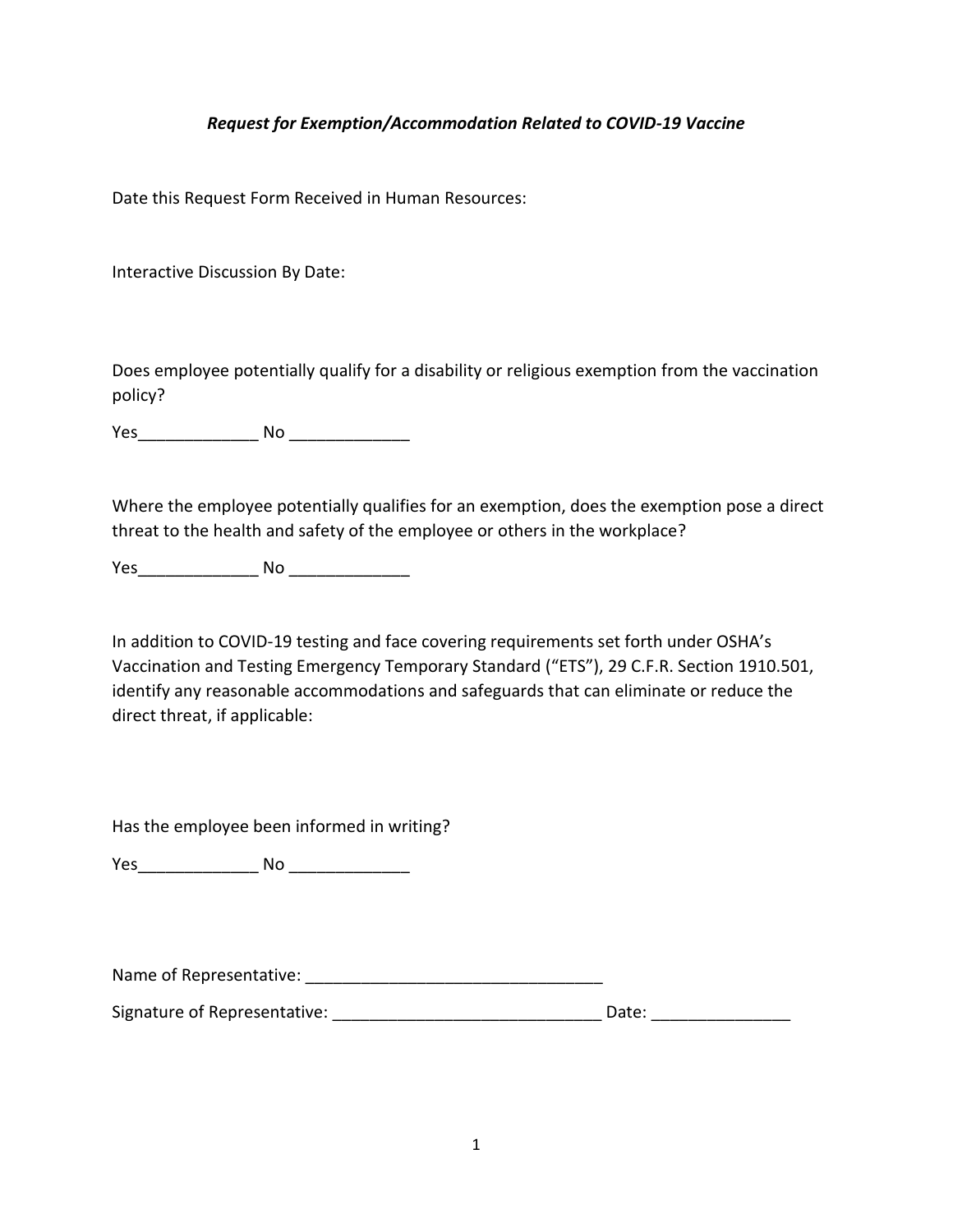# CONN<br>MACIEL<br>CAREY

## **ATTORNEY-CLIENT COMMUNICATION – PRIVILEGED AND CONFIDENTIAL**

### **Step-By Step Process for Evaluating Vaccination Exemption Requests (Internal HR Use Only)**

**Step 1:** *Where an employee requests a disability or religious exemption to the vaccination policy, have the employee complete the application exemption form.* 

**Step 2:** *Engage in an interactive process with the employee and whether the employee qualifies for a disability or religious exemption.* 

Disability Exemption: Ask employee to provide appropriate documentation from his or her health care provider regarding the nature of any impairment(s), the duration of the need for accommodation and the extent to which the impairment(s) conflict with the employer's vaccination requirement. Should you need to consult with the employee's health care provider, only do so in writing and obtain the employee's written medical authorization in advance.

Religious Exemption: If necessary, ask for appropriate documentation from employee's religious leader regarding the religious belief that conflicts with the employer's vaccination requirement. You must obtain approval from the Vice President of Human Resources to make that request. Because the definition of religion is broad and protects beliefs, practices, and observances with which the employer may be unfamiliar, *you should ordinarily assume that an employee's request for religious accommodation is based on a sincerely held religious belief, practice, or observance.* However, if an employee requests a religious accommodation, and the employer is aware of facts that provide an objective basis for questioning either the religious nature or the sincerity of a particular belief, practice, or observance, the employer would be justified in requesting additional supporting information.

**Step 3:** *Determine if the accommodation request poses a direct threat to the health and safety of the employee or others in the workplace.* 

The Americans with Disabilities Act (ADA) requires employers to grant an accommodation request, unless the accommodation poses a direct threat to the health and safety of the employee or others in the workplace.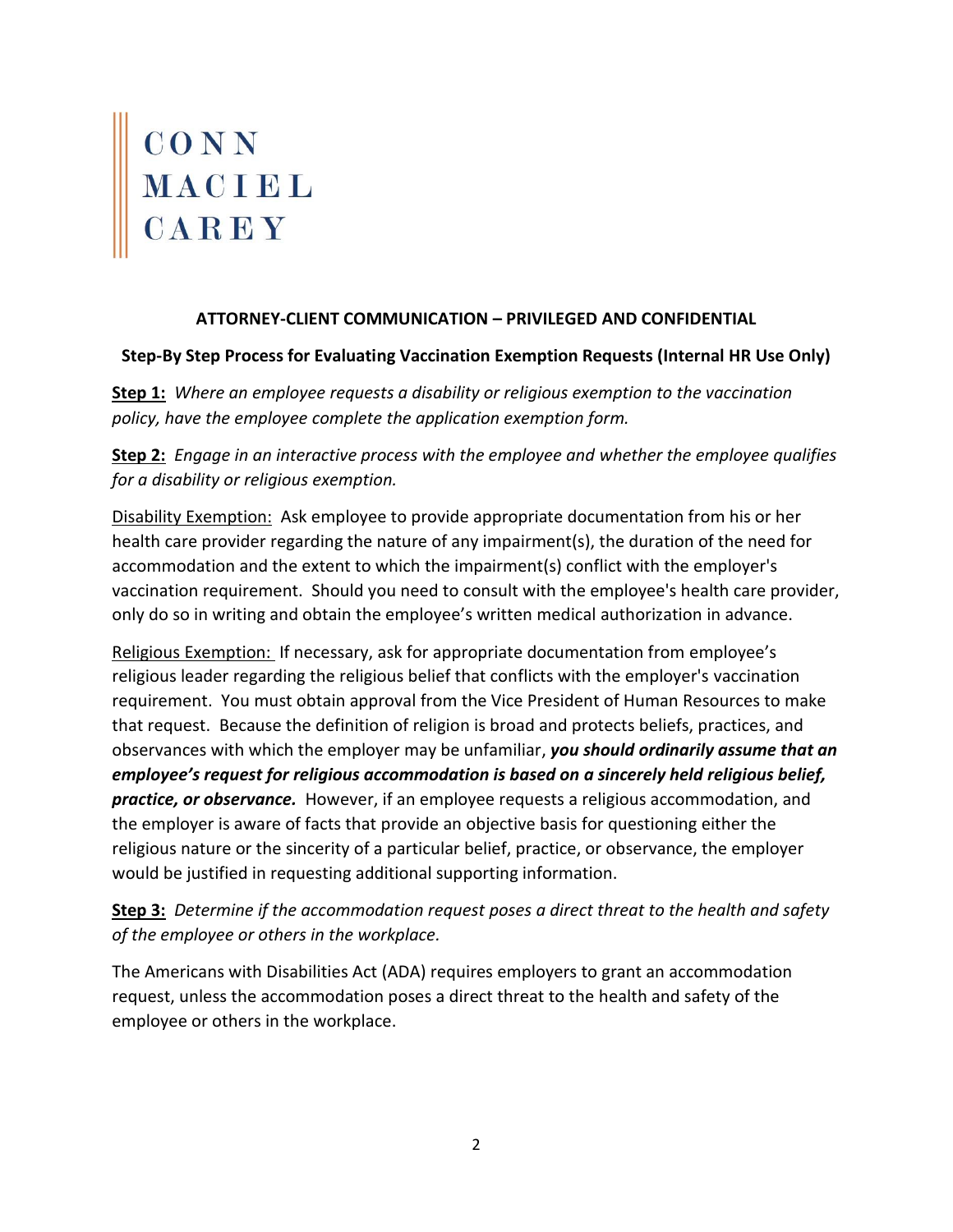When evaluating the existence of a direct threat, conduct an individualized assessment of the following factors in determining whether a direct threat exists (including that an unvaccinated individual will expose others to the virus at the workplace):

- 1. the duration of the risk;
- 2. the nature and severity of the potential harm;
- 3. the likelihood that the potential harm will occur; and
- 4. the imminence of the potential harm.

The determination that a particular employee poses a direct threat should be based on a reasonable medical judgment that relies on the most current medical knowledge about COVID-19. Such medical knowledge may include, for example, the level of community spread at the time of the assessment. Statements from the CDC and state/local health departments provide an important source of current medical knowledge about COVID-19, and the employee's health care provider, with the employee's consent, also may provide useful information about the employee.

Additionally, the assessment of direct threat should take account of the type of work environment, such as whether the employee works alone or with others or works inside or outside; the available ventilation; the frequency and duration of direct interaction the employee typically will have with other employees and/or residents; the number of partially or fully vaccinated individuals already in the workplace; whether other employees are wearing masks or undergoing routine screening testing; and the space available for social distancing.

# **Step 4:** *Determine if one or more accommodations or safeguards can eliminate or reduce the direct threat.*

If an employer determines that an individual who cannot be vaccinated poses a direct threat at the worksite, the employer cannot exclude the employee from the workplace—or take any other action—unless there is no way to provide a reasonable accommodation that would eliminate or reduce this risk so the unvaccinated employee does not pose a direct threat.

In addition to COVID-19 testing and face covering requirements set forth under OSHA's Vaccination and Testing Emergency Temporary Standard ("ETS"), 29 C.F.R. Section 1910.501, potential reasonable accommodations could include requiring the employee to wear an N95 respirator, work a staggered shift, making changes in the work environment (such as limiting contact with other employees and residents), permitting telework if feasible, or reassigning the employee to a vacant position in a different workspace.

Seek input from the community's management that has knowledge about the duties of the position and the worksite to help determine the feasibility of what may be a reasonable accommodation, including alternative accommodations to the one requested by the employee.